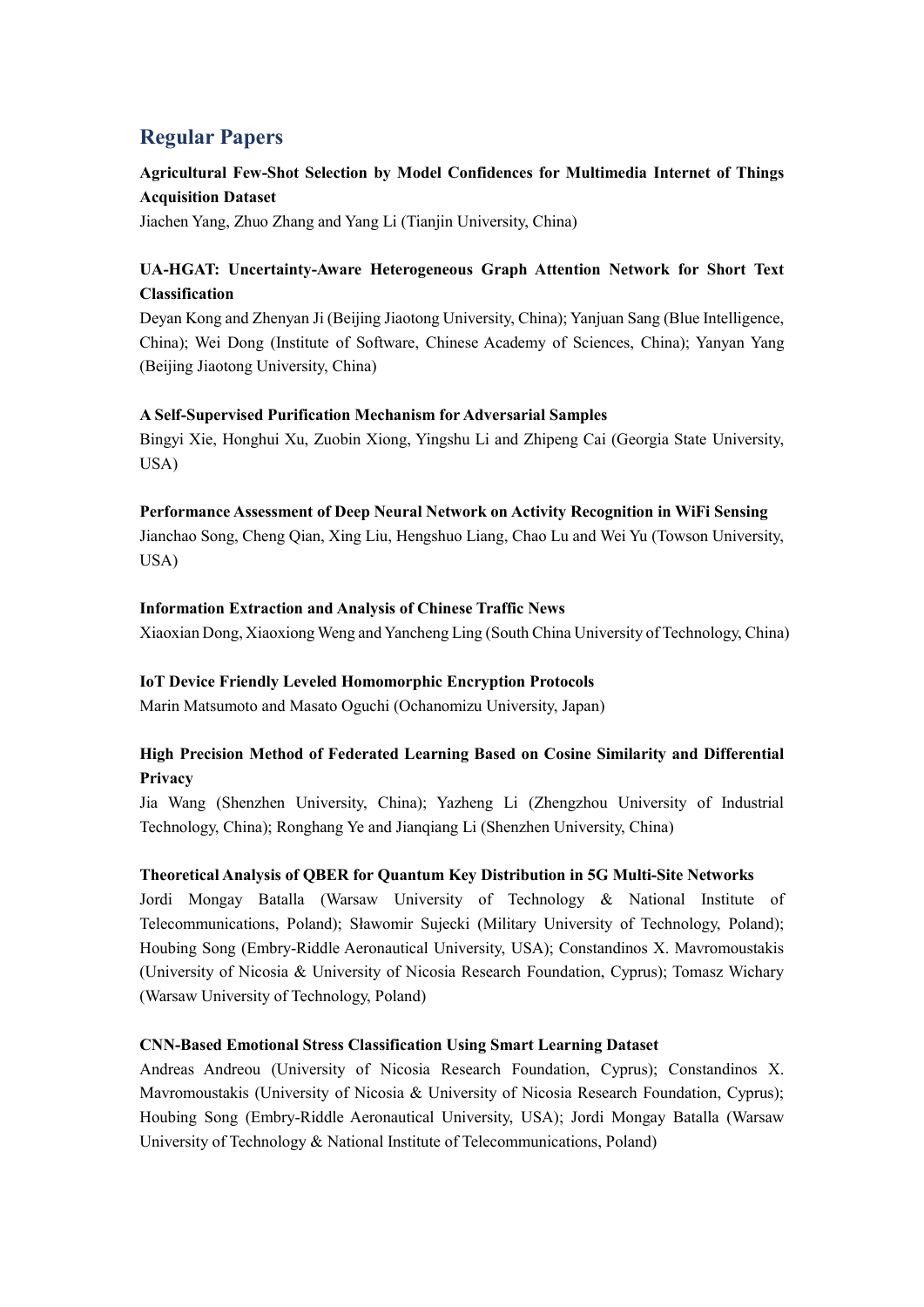## **The Data Mining on the Rheological Properties of Asphalt and Mechanical Properties of Asphalt Mixtures**

Long Xing (CRCC Xinjiang Jin Xin Expressway Cp, Ltd, Xian, China)

### **QoS-Aware Joint User Scheduling and Power Allocation for Energy Harvesting Wireless Networks**

Jun Li and Qinghe Du (Xi'an Jiaotong University, China)

## **A Survey of Machine Learning Algorithms and Techniques for Air Mobility Under Emergency Situations**

Yujing Zhou, Dahai Liu and Houbing Song (Embry-Riddle Aeronautical University, USA)

#### **EvoSense: Towards Self-Evolving WiFi-Based User Gait Recognition**

Yao Yao, Chengwen Luo, Xingyu Feng, Yijing Huang, Jin Zhang and Jianqiang Li (Shenzhen University, China)

### **A Taxonomy of Security and Defense Mechanisms in Digital Twins-Based Cyber-Physical Systems**

Adamu Hussaini, Cheng Qian, Weixian Liao and Wei Yu (Towson University, USA)

# **How do Programmers Use the Internet? Discovering Domain Knowledge from Browsing and Coding Behaviors**

Ko Watanabe (TU Kaiserslautern, Germany)

## **Reliability Analysis and Optimization for Sensing Data Collection and Processing in New Energy Internet Systems**

Huanjun Hu (Energy Internet Laboratory, China); Jie Wang (School of Electronic Information, WuHan University, China); Jing Wang, Shengwei Wang, Yixi Wang, Yuxuan Ye and Rongtao Liao (Energy Internet Laboratory, China)

#### **3D Human Pose and Shape Estimate from Video**

Xun-Yu Liu (Shenzhen University, China); Lei Wang (Shenzhen Institutes of Advanced Technology, Chinese Academy of Sciences, China); Xiao-Liang Ma (Shenzhen University, China); Gong-Bin Chen (Shenzhen Institutes of Advanced Technology, Chinese Academy of Sciences, China); Cheng He (Shenzhen University, China); Jun Cheng (Shenzhen Institutes of Advanced Technology, Chinese Academy of Sciences, China)

## **Resource Allocation and Computation Offloading in URLLC Systems via Deep Reinforcement Learning**

Jiahui Li, Jiaxin Yan and Baolin Yin (Southwest University of Science and Technology, China); Ran Wei (Hangzhou Terminus Network Technology Co., Ltd., China); Liang Zhao (Southwest University of Science and Technology, China)